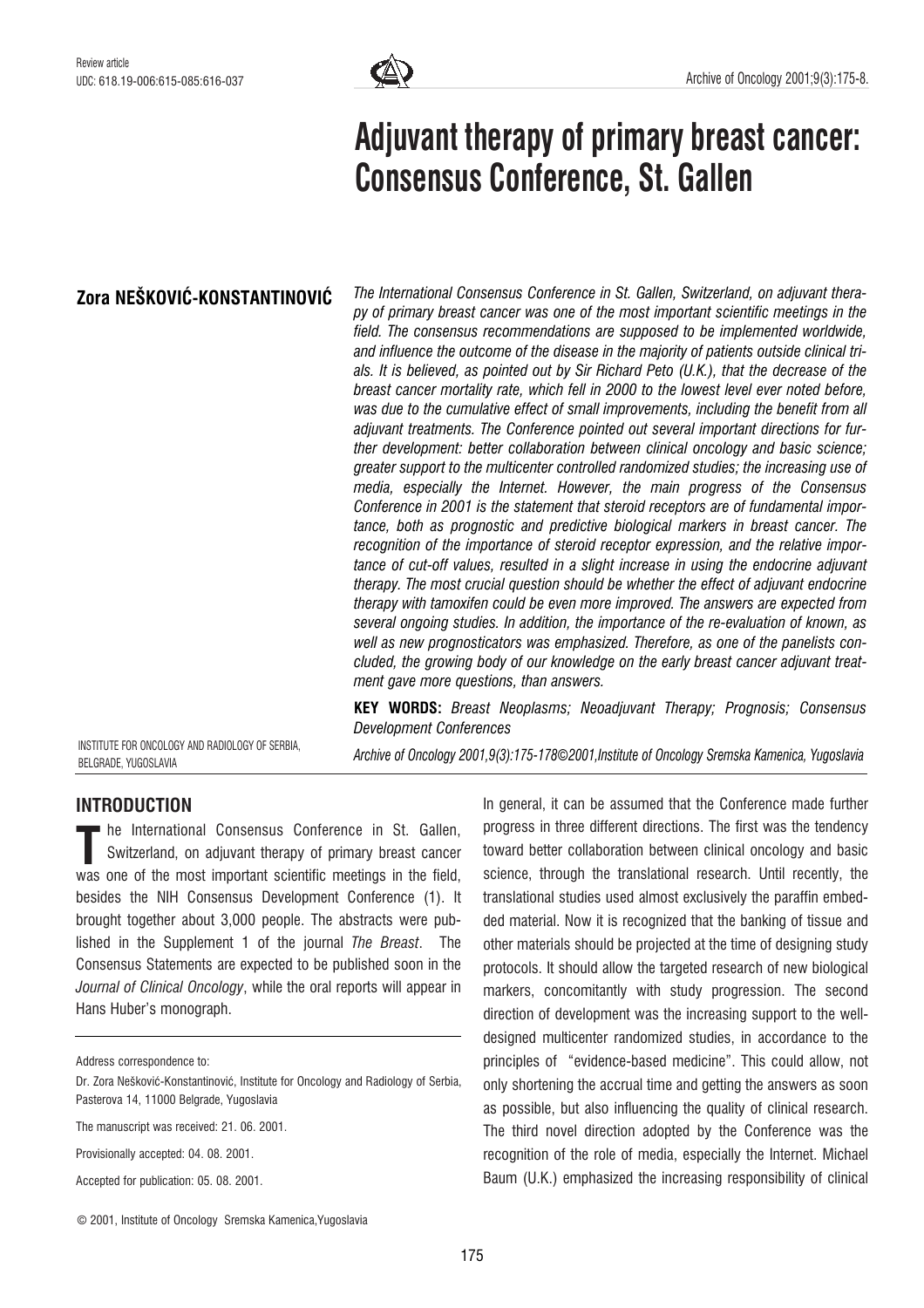#### Nešković-Konstantinović Z.

investigators and researchers in the field, to inform the public, and especially the patients, about the new developments in basic science, and about the importance of clinical investigations, as the only way towards the progress in adjuvant therapy. If these 3,000 participants give the best possible treatment to their patients, then it is the responsibility on their patients too, to accept the randomization into clinical studies, and thus help the other hundreds or thousands of patients in the future to be better treated, or even cured, said Dr. Baum.

#### PROGNOSTIC FACTORS

There were no changes in the list of prognostic factors for nodenegative (N0) patients, compared to the Consensus from 1998 (2). Tumor size and grade, steroid receptor (SR) status and age  $(<35\geq$ ) are still recommended in sub-grouping the N0 patients into risk categories. The definition of the group of patients who should not be recommended the routine adjuvant treatment is changed. This is the group with N0 disease, whose risk of relapse after 10 years is less than 10%. The former definition concerned the risk of death after 10 years. This means that the slightly larger proportion of patients should be treated by adjuvant therapies. In  $N+$  disease, the Panel again suggested the division according to the level of risk, based mostly on the number of involved nodes.

## PREDICTIVE FACTORS

The main progress of the Consensus Conference in 2001 is the statement that steroid receptors are of fundamental importance, both as prognostic and predictive biological markers. More than two decades clinicians and researchers tried to define optimal method for ER determination and the cut-off value of ER (3). The addition of PR arose new questions, due to the combination of two receptor's status. It was accepted that the term "receptor positivity" means that one and/or the other receptor status was positive (2). In the meantime, it was suggested that the small benefit of tamoxifen in ER-negative patients came from the subgroup with negative, but present low content of ER (4). Therefore, the recommendation of endocrine therapy only to strictly receptorpositive patients could cause that certain patients' population would be deprived of the potential benefit from tamoxifen. This is the reason why the Consensus 2001 changed the recommendation, and suggested the addition of endocrine treatment also to the receptor negative patients with low receptor content.

SRs are still considered the only predictive biological markers for the use outside the clinical trials. All the others, like HER-2, proteases, vascular invasion, genetic markers, are supported by strong, but insufficiently consistent evidence, and therefore

should be further investigated. It is also pointed out that there is no need for new predictive markers, but that it is rather important to re-evaluate the value of the known ones and to improve their use, to avoid both the over-treatment and the under-treatment. One of the most promising new prognosticators, HER-2/neu, was the subject of notably larger number of oral and poster presentations. Several very intriguing issues are: its prognostic role, as well as the (negative) predicting role for the response to tamoxifen and probably to CMF chemotherapy, and the (positive) predictive significance for the response to anthracyclines and taxanes. In particular, the importance of the level of its positivity for the response to trastuzumab is under study. In addition, the circulating c-erbB-2 protein is the matter of some investigations. Although a very large amount of evidence has been accumulated, there are still some controversial findings, probably due to the unsatisfactory standardized methods for its detection in the past. Although the standardization is now much improved, it is obvious that we have to wait for years to the results of prospective prognostic and predictive studies. In the meantime, an interesting question was pointed out: should we use the HER-2 as prognosticator, or in the selection of chemotherapy regimen? The answer, given by Dr. Martine Piccart (Belgium) was that HER-2 might be used by experienced clinicians, in a particular patient or patients' group, for example, for a choice of the somewhat more intense anthracycline regimens. However, it is still recommended to be preferably used as an investigational marker.

## ADJUVANT CHEMOTHERAPY

The issue of the best chemotherapy regimen is in fact the choice between CMF and anthracycline regimens, said Dr. Piccart. It is broadly accepted that anthracycline regimens add a small, but significant benefit compared to CMF chemotherapy (5). Therefore, antracycline regimens are the best choice, and CMF can be used in case of cardiac contraindications, or in low risk subgroups. Concerning the best anthracycline regimen, the concern was expressed that ACx4 was a sub-optimal adjuvant treatment, at least for high-risk patients. Based on several studies, it seems that not only the dose, but also the duration of chemotherapy is important. Therefore, the standard should be FAC/FEC/CAF regimen (6). Russel Basser (Australia) stated that standard doses were superior to less-than-standard doses, however the doseintensity above the standard failed to show the benefit in adjuvant settings. It is noteworthy to say that the standard doses are those that we have called "high" until recently (7). Enough is enough, but not too much, said R. Basser.

Concerning the adjuvant use of taxanes, there is no convincing evidence on the optimal doses, sequence and combination with anthracyclines, role of steroid hormone-receptor status and the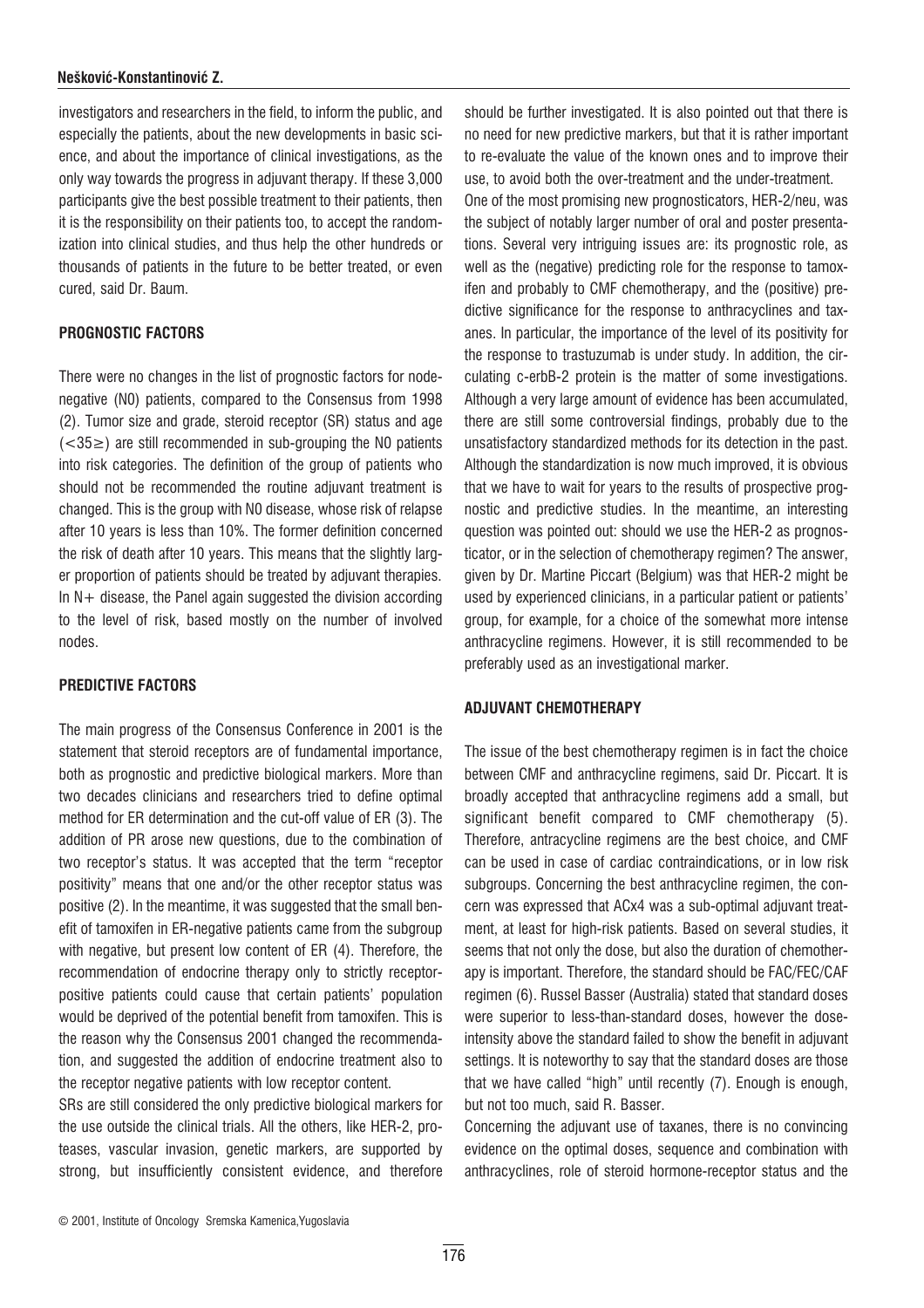definition of subgroups that would benefit most. The more mature results from NSABP B28 study, comparing AC with AC followed by paclitaxel, are awaited: and again, the question of expected superiority of added paclitaxel should be re-analyzed in light of longer duration of treatment. It was concluded that this remains a promising area of research (8).

#### ENDOCRINE TREATMENT

As was stated by Sir Richard Peto, there existed a significant benefit from tamoxifen in all steroid receptor-positive women, preand postmenopausal, younger and older than 50, lymph nodenegative and positive, and irrespective of whether or not they were treated with chemotherapy. A small benefit also existed in SR-negative patients, coming probably from those sub-groups with the low content of SRs. The question for the ongoing and future studies is: whether the effect of adjuvant endocrine therapy could be even more improved. The answers are expected from several ongoing studies. The tamoxifen use for additional five years is addressed by ATLAS (Adjuvant Tamoxifen Longer Against Shorter) study in UK. The rationale for this study is the possibility that the termination of tamoxifen treatment would allow the tumor growth. B. Fisher suggested the opposite situation that the tamoxifen-dependent growth could compromise the longer use of tamoxifen in an NSABP study (9). The third reason for tamoxifen failure can be the development of tamoxifen-resistance. To overcome the resistance, the use of new generation of aromatase inhibitors has been investigated by several studies (letrozole after five years of tamoxifen in NCIC CTG MA.17/ BIG 01-97 study, exemestane after two to three years of tamoxifen in OEXE 031-C/ BIG 02-97 study, anastrazole after two years of tamoxifen in GABG study IV-C). In addition, potentially greater benefit from aromatase inhibitors than from tamoxifen, suggested in recently published studies of metastatic breast cancer, as well as the combined treatment, are investigated in several other studies (CRC ATAC - Arimidex Tamoxifen Alone and Combination, in UK; IBCSG 18-98/ BIG 01-98 four arm study comparing five years of tamoxifen and five years of letrozole, to the sequence TAM  $\rightarrow$  Letrozole and Letrozole  $\rightarrow$  TAM). The other intriguing question - whether the addition of ovarian suppression to tamoxifen in premenopausal patients can produce a greater benefit than tamoxifen alone - is addressed by some ongoing studies (ABC trial and CRC adjuvant breast trial for patients under the age of 50). Thus, it seems that the treatment of thousands of women with tamoxifen, during the last decades, created more questions, than answers.

On the issue of ovarian ablation and ovarian suppression, there are many open questions too. Although the ovarian ablation is defined for the first time as a definitely approved adjuvant treatment for  $N +$ ,  $SR +$  premenopausal patients with lower risk, it is stated that the data about the role of steroid receptor status in predicting the response to ovarian ablation are insufficient, since the majority of earlier studies did not determine SRs (10). The other open questions were also stated: the comparison of ovarian ablation to ovarian suppression, the role of treatment-induced amenorrhea, the potential of ovarian ablation in reducing the contralateral breast cancer etc. In particular, two ongoing studies are addressed to the value of ovarian ablation in comparison to chemotherapy (Danish study DBCG 89 B-D+CSB II-2), or with the addition of tamoxifen, in comparison to the same endocrine combination  $+$  chemotherapy (IBCSG trial 11-93). There are more ongoing studies, concerning the ovarian suppression with LH-RH analogues. The early results of IBCSG trial 11-93, presented on the Conference, suggested that the addition of four cycles AC or EC to the ovarian ablation/ suppression, in premenopausal N (1-3), SR+ patients - did not produce better outcome at the median follow-up of four years. These results suggested that the suppression of ovarian function could be the essential component of an adjuvant treatment in premenopausal patients classified as having an endocrine responsive breast cancer (11).

#### COMBINED CHEMO-ENDOCRINE TREATMENT

Monica Castiglione (Switzerland) addressed the issue of negative interactions between chemo- and endocrine therapy given concomitantly. Although the Oxford's meta-analyses confirmed a small superiority of the chemotherapy added to endocrine therapies in  $SR+$  patients, there existed a certain concern about that, since no study included in the overview did show clear benefit. Anyhow, most of the Panel experts supported the conclusion that there was no clear advantage of combining chemo-endocrine treatment. M. Castiglione said that in receptor-positive patients the chemotherapy seemed to be superfluous, while in receptornegative patients it was the endocrine treatment that was excessive. Therefore, the combined treatment should be reserved for patients with borderline positivity of steroid receptors. If chemoand endocrine treatments are combined, then the standard should be chemotherapy  $+$  tamoxifen (and not ovarian ablation).

#### SURGICAL PROBLEMS

Many open questions concerning the DCIS were stated: the prediction of local recurrence should be further investigated, as well as the optimal adjuvant treatment. Anyhow, there is still no consensus about the best treatment strategy of DCIS, as it was said. Sentinel node biopsy is the other field of intensive investigations, since it provides the possibility of avoiding the axillary dissection.